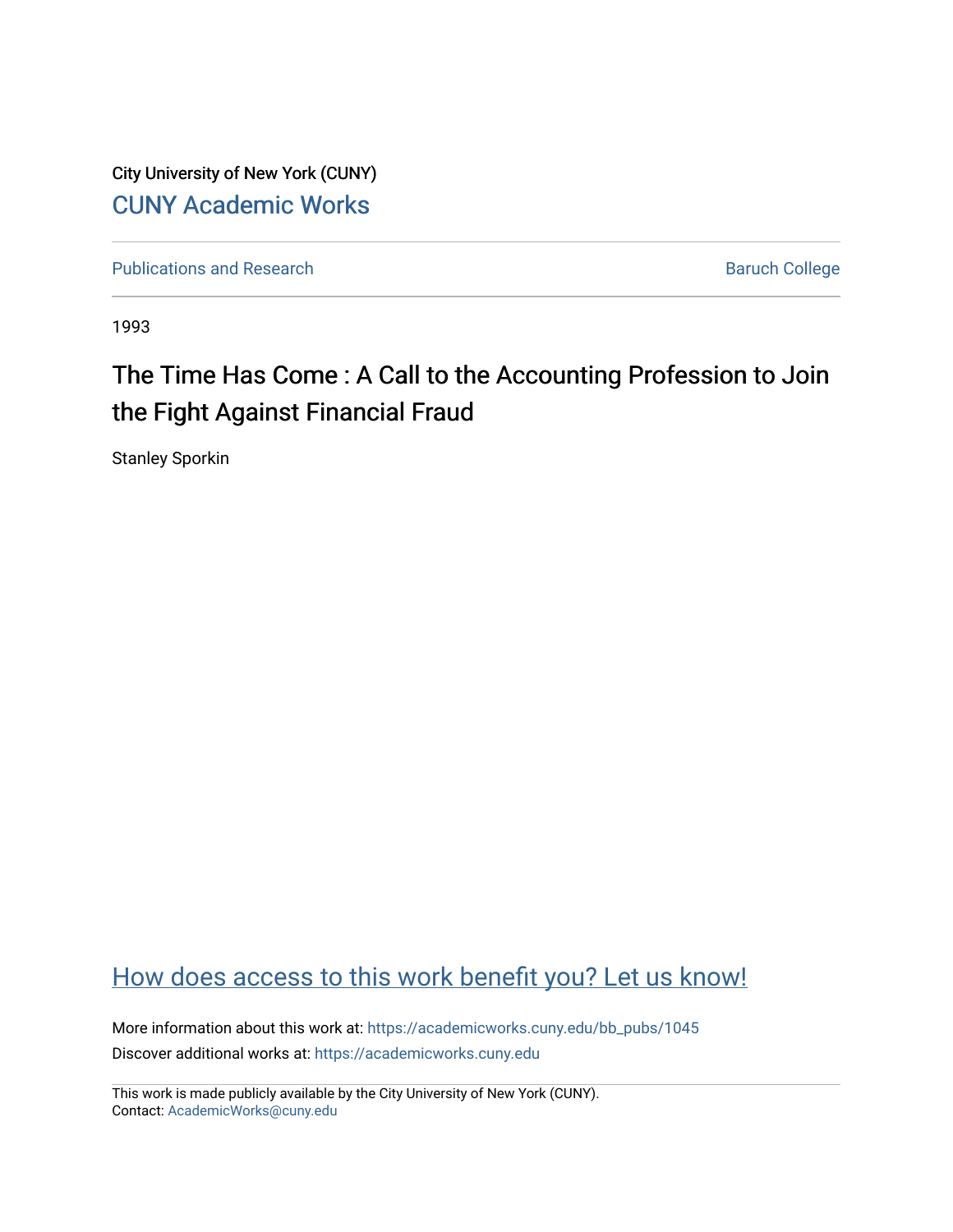

### **THE TIME HAS COME: A CALL TO THE ACCOUNTING PROFESSION TO JOIN THE FIGHT AGAINST FINANCIAL FRAUD**

**by Stanley Sporkin Judge, USDC September 22, 1993**

[Introductory note: Stanley Sporkin, United States District Judge, was appointed to the United States District Court for the District of Columbia by President Ronald Reagan on December 17, 1985.

Judge Sporkin received his B.A. degree in 1953 from Pennsylvania State University and earned his LL.B. degree in 1957 from Yale Law School. He is admitted to the United States Supreme Court, as well as the Pennsylvania, Delaware, and D.C. Bars.

Judge Sporkin served as a law clerk to The Honorable Caleb M. Wright, chief justice of the U.S. District Court for the District of Delaware, from 1957 to 1960; served as a law clerk to Judge Paul Leahy, senior judge of the U.S. District Court for the District of Delaware, in 1960; and practiced law as an associate in the firm of Haley, Wollenberg & Bader.

Judge Sporkin was the director of the Division of Enforcement of the Securities and Exchange Commission from 1974 to 1981; he had joined the SEC in 1961 as an attorney working on the Special Study of the Securities Market. He was CIA General Counsel from 1981 to 1986. He is also a Certified Public Accountant, a member of the American Bar Association, Delaware Bar Association, Federal Bar Association, Phi Beta Kappa, Phi Kappa Phi, Phi Delta Phi, and the American Institute of CPAs.]

#### **INTRODUCTION**

It is a great honor for me to be here this evening. I hope that we will get in some dialogue a little later on because I think that is really the big benefit of programs of this kind -- an interaction and exchange of ideas. Programs like these contribute greatly to the development and betterment of professional standards.

The United States has had some difficult times during the past three decades. Over this period, we've seen the demise of our number one ranking in industry after industry. We are no longer the premier supplier of capital goods and our supremacy in other fields continues to slip. The one place where we continue to excel is in our financial markets and our financial services areas. This is so despite the fact that our performance in these areas has not always been exemplary. In this dynamic and changing world, our premier status in these areas cannot be taken for granted. Our foreign competitors are prepared to move in if we continue to falter.

This is not the only challenge that our financial markets face. One of the great hallmarks of our financial markets is their basic honesty and integrity. And our accounting profession has been key in insuring this state of affairs.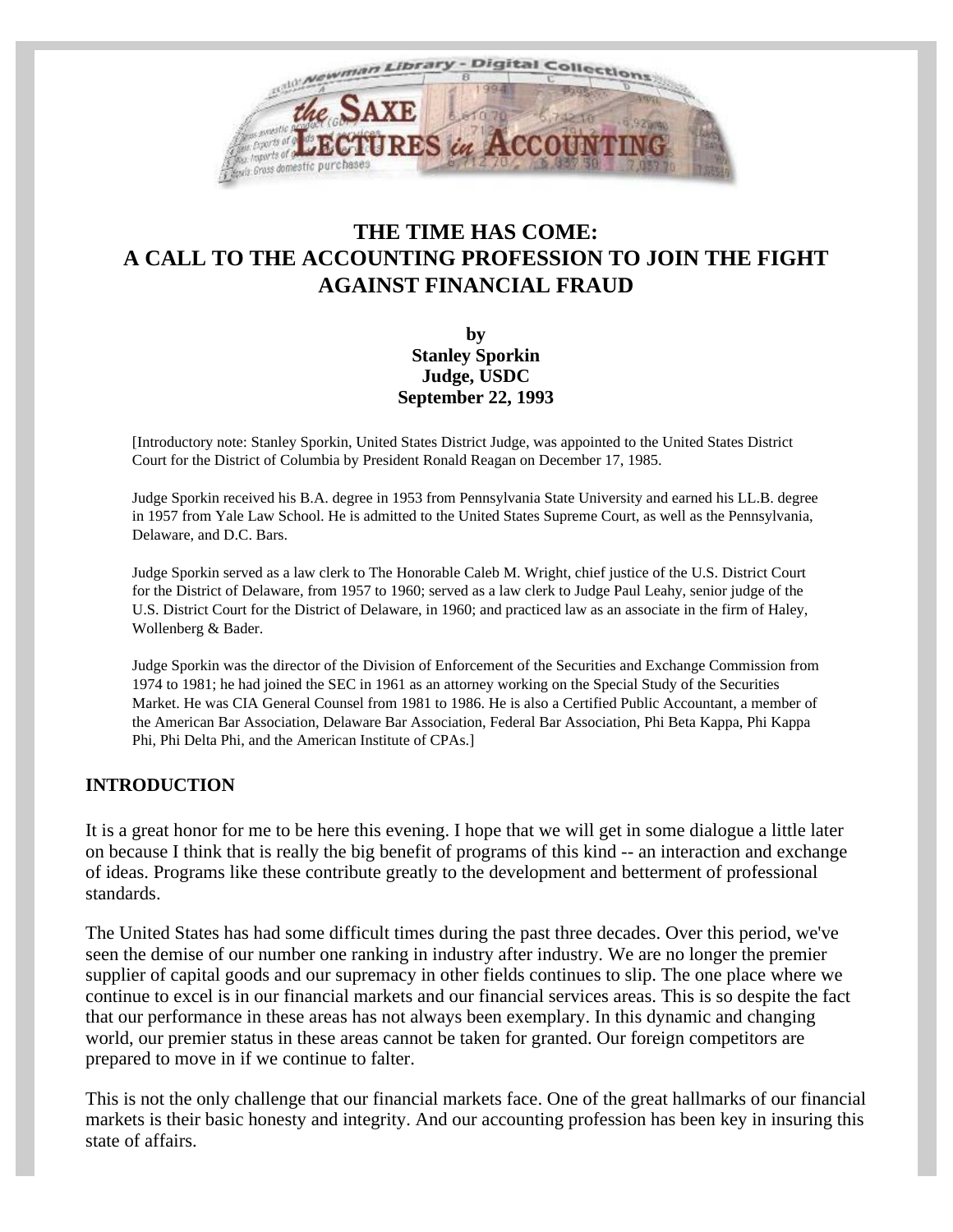During the recent past, however, the profession has not always lived up to its duties and responsibilities. In a paper I delivered in October 1988 at the State University of New York at Binghamton, I warned the profession that if it continued to underperform, it would face a challenge from a different direction, namely the computer. At that time I had this to say:

I truly believe the accounting profession is at a crossroads. With more computer refinements and discoveries, there is a real possibility of the emergence of a new profession that may have as profound an impact on the accounting profession as the word processor has had on the old line typewriter.

But why do I say the computer does present a real challenge to the profession? I say it because the profession has not entirely distinguished itself during the past several decades and is slowly seeing the erosion of the case it has made repeatedly -- that it is an indispensable component of our thriving economic system. Because of the growing list of substandard audits, the profession is slowly losing its credibility.

The profession can exist only so long as it is performing a valuable service. Our economic system has long relied on the integrity of the financial statements of our major corporations that form a key part of our free enterprise system. We have seen too many recent instances of flawed accounting reports that simply have been chalked up to the overworked explanation that a certain amount of poor financial reporting is inevitable. The inevitability excuse is largely unacceptable in today's technological age. With the recent revelations of poor audits involving major industrial and financial concerns, we are finding our accounting system becoming slowly sapped of its credibility.

As a CPA, I am a great believer in the profession and want more than can I articulate for it to survive. I want it to use the technological revolution to its advantage and not have to view the computer as a threat. It is, however, clear that in today's age, if a system cannot produce, it will not survive. Now, for the first time, those in the profession who have become smug and self-satisfied with its current state must realize that the profession without a rededication to its underlying principles may no longer be indispensable. For the profession to continue to thrive, it must not misperceive its role and position in the free enterprise landscape.

I urge the profession to become alert to this threat. The prescription for its survival in today's technological world is obvious: the profession must recommit itself to its independence in every sense of the word.

That's what I said several years ago. Where are we today? Well, I don't believe that the profession needs any additional challenges or incentives to get its act together. It is clear it recognizes the precarious position it is in. It has seen the ranks of its major performers reduced by 25 percent, going from the big eight to the surviving six.

Accounting firms have paid out more money to resolve lawsuits brought against them during the past five years than during any comparable period in this nation's history. But this litigation explosion is not over. Many cases are still pending and more are being brought each day. What is more, many of these lawsuits cannot be written off as nuisance suits. In much of the recent litigation against the profession, the actions have been brought by government agencies. The lawsuits are usually well-founded and the agencies are not interested in settling the cases for nuisance value. Moreover, many of these cases, particularly those in the savings loan and banking areas, involve matters where the profession's performance was concededly below par and actionable.

This litigation explosion has the accounting profession's attention. While the profession's main response has been to seek legislation to limit its liability, to its credit it has recognized that it must enhance its performance. Further, it has actively supported new legislation aimed at enhancing investor protection.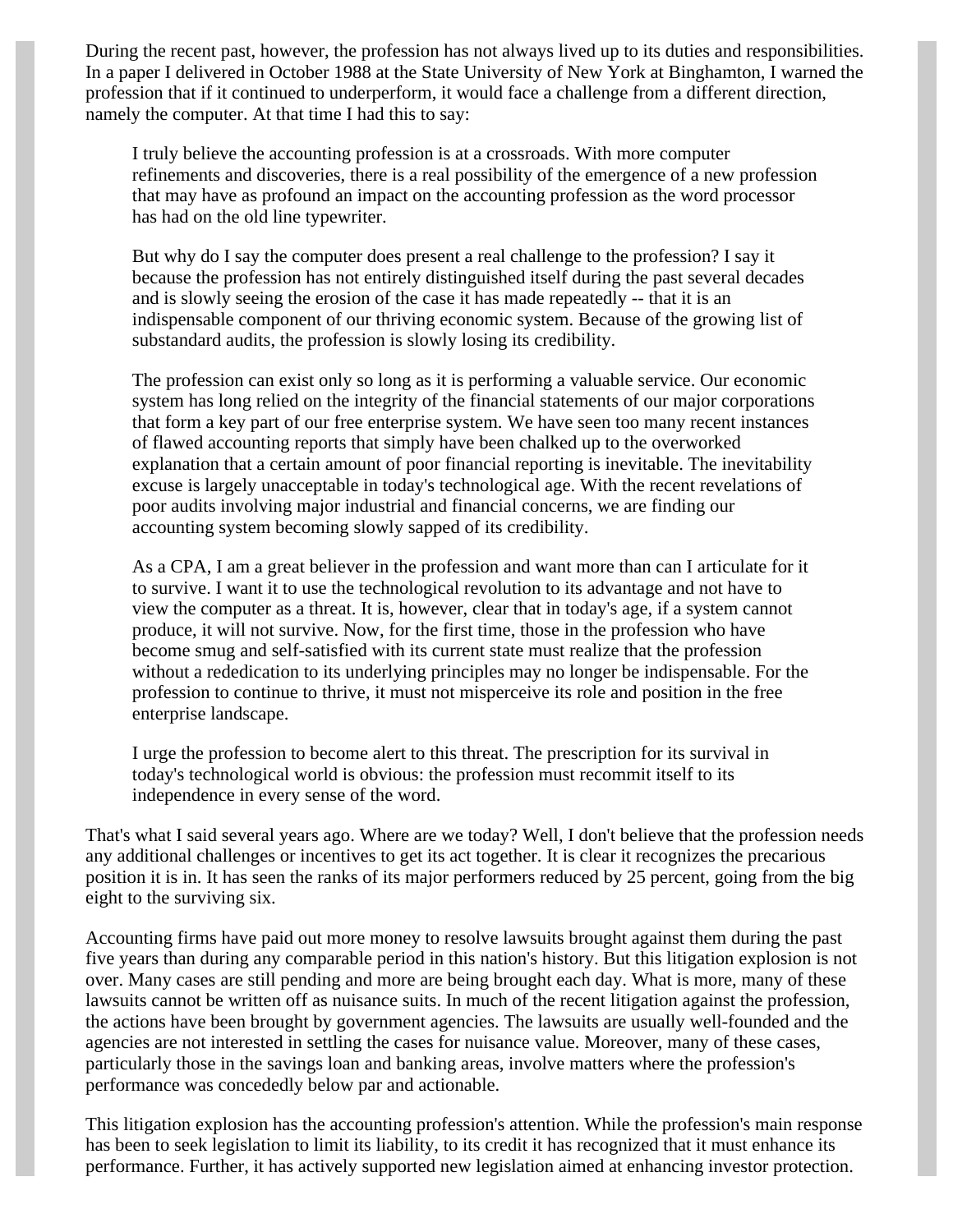The profession is solidly backing the Wyden Bill, which is designed to make accountants more responsive to violative conduct uncovered in its audits. Under the proposed legislation, accountants will be required to inform authorities of unlawful conduct they detect when the client refuses to do so.

Some in the profession believe that the support of the Wyden Bill without more justifies its legislative program to reduce the amount of its litigation damages. I submit that now is not the time for an application of this tit-for-tat concept. I believe much more is required of the profession. Putting it bluntly, now is the time for the profession to join the fight against financial fraud.

While this seems like an obvious responsibility of the accounting profession, which the investing public already believes exists, the fact is, neither the accounting profession nor the business schools have really embraced this principle. What is more, the accounting profession acknowledges that these are the reasonable expectations of investors and that they are not being met.

In prior days, the profession's reluctance to join the fight against financial fraud was somewhat understandable. The profession in the past has been quite precise in defining its role -- to express an opinion on the fairness of its clients' financial statements. The profession has been reluctant to expand its role in the absence of a specific and precise reason to look for financial skulduggery.

Because of its self-defined limited role, the profession over the years has become comfortable with the accounting principles that have developed. It has gotten into such a rut that it uses the stated accounting principles almost as a "cookbook." Some accountants have taken the position that if the client's financial statements are in technical compliance with generally accepted accounting principles, or GAAP, seldom would there be any justification for the accountant to look further, even in instances where the statements do not in fact fairly reflect the issuer's financial condition. Technical compliance with GAAP has been the sought after and accepted goal. Indeed, there have been instances where accountants have engaged in negotiations with clients over compliance with GAAP and have retreated from a position when the client has satisfied the accounting firm that it was, in fact, in technical compliance.

Transactions have passed the scrutiny of auditors even where they made no economic sense. Indeed, accountants have not objected where their clients have booked large profits on virtually same-day transactions, and on occasion have not been appropriately inquisitive with respect to contrived year-end transactions. Accountants have not questioned transactions where their sole purpose was to avoid public disclosure of an earnings decline or to meet a projected earnings forecast made by management.

One would hope that by now these sorts of things would have become unacceptable to the profession. Unfortunately, such abhorrent practices continue to exist, even though they do not at this time appear to be as prevalent as they have in the past.

My discussion tonight goes beyond these practices, however. Of course, I would urge the profession not to succumb to client pressures and to take all reasonable steps to eliminate all the offending and improper accounting conventions that have emerged since the sixties. But what I am proposing tonight is a somewhat different role for the accountant. I want the accountant to give up cookbook accounting and auditing and embark on a program of auditing scrutiny that is as inquiring of the client's books, records, and financial statements as the accountant would be if the accountant had been engaged by the client to examine the books of a proposed merger partner. What I'm saying here is that I was always very interested -- when I was at the SEC -- when there was a battle between two companies who were engaged in trying to gain access to a third company. It was interesting when you would look at the financial reports of the company that were prepared by its own accountants. And it was also very interesting to look at the report of the accountant that was hired by the company that wanted to take over the target. It was night and day! The analyses were different. And what occurred to me was, why should there be these differences? Why should one paint a rosy picture and the other present a much more critical picture? And why -- I ask the question -- why shouldn't the critical accounting report be the right one or at least have explained why all those critical items were there, without any explanation?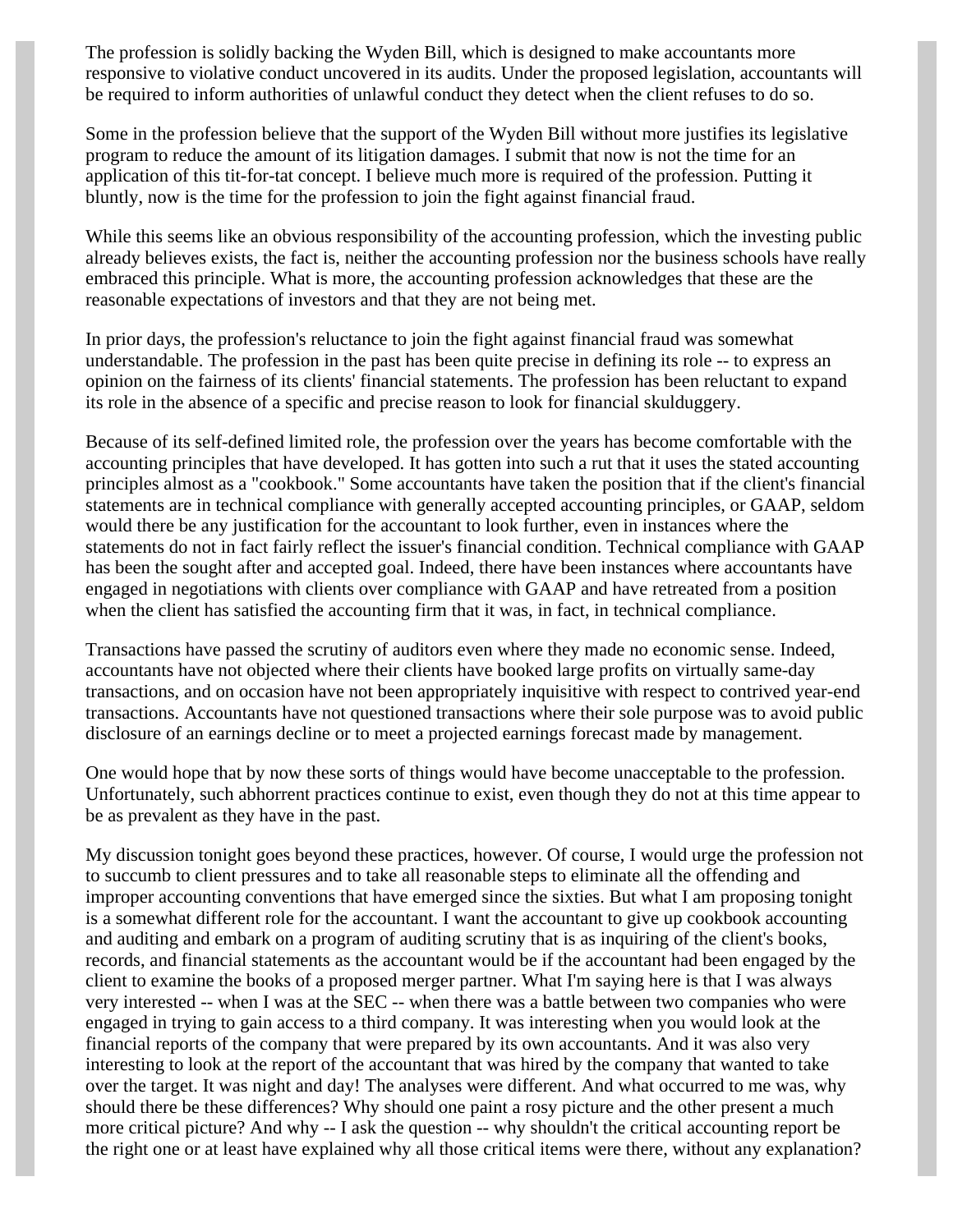And so, what I'm urging is a much more intensive and extensive audit. All the issuer's relevant financial data should be examined with a critical eye. The independent auditor's opinion should be based upon the auditor's independent assessment of the client's financial data. It must not in any respect reflect the compromise arising out of negotiation with the client. I remember one case where there was a glitch -- a terrible glitch. And I asked the accountant, "Why did they let this through?" And they said what happened was that we sat down at the end of the audit with the exception sheet. We had five items on the exception sheet. We went over the five items. We were able to -- we, the accounting firm -- were able to prevail on four and we thought that we would give in on the fifth, thinking that 80 percent was a passing grade. While it might be passing for this university, it isn't passing in the real world. There cannot be this kind of compromise. And that's the kind of thing that I think our dear Professor [Abraham] Briloff has been speaking about for many years.

An opinion expressed should be based upon financial statements that reflect the best and fairest way to present the issuer's financial condition known to the accounting firm. This shift to the "right" is urgently needed for all concerned. See, the right isn't always bad. The accounting profession must redeem itself for its past subpar performance. The issuer will benefit because investors will be in a better position to make informed investment decisions. With such a system in place, it is obvious that one of our most prized assets, namely our securities markets, will be able to achieve even greater acceptance throughout the world than they now enjoy.

The obvious question raised about such a pervasive system is: Will the added cost justify the projected benefits? I submit that this new focus can be achieved with little or no additional cost. The reason? I go back again to the computer. Now, rather than using the computer as a competitor, it seems to me that with new and more creative uses of the computer, the kind of audit I have been proposing can be accomplished. For example, the auditing firm can be tied into the issuer's computer. By this step, the auditor would be able to interrogate the issuer's accounting system and obtain as much detail as the auditor desires. This could even be done on virtually a year-round basis, where the auditor's program can be designed to identify all transactions that exceed tolerable limits on a real-time basis. There would be no need to wait until year's end to go over the client's records, or the half-year's end, as is normally the case.

Going back to my days at the SEC, I was always somewhat amazed that the agency's small staff -- and we were a small staff -- was able to detect financial frauds that were virtually overlooked by the outside independent accountant. I could not understand how our small cadre of professionals was able to ferret out and detect fraud which the issuer's independent accountants had missed. Indeed, I remember a number of cases where an accountant who had seen a problem walked away from a client because of the problem, and where, without any problem at all, a new accountant came in and got hit because when they came in, the problems were continuing, and without a critical eye, they got into deep trouble.

While there are often good and understandable reasons for this phenomenon, there seems to be one overarching, repetitively proffered rationalization: the accountants disclaim responsibility for searching for fraud. The refrain goes, "We are not policemen." I did not then and do not now either understand or accept this rationalization. But even if this lame excuse had some substance to it in the past, it is clear it cannot be rationally offered or accepted at this point in this nation's history. There now exist both the incentive and the tools to do what the public always assumed was the role of the independent auditor. The motive and incentive to do so are clear.

Our highly performing financial markets can no longer tolerate uncritical financial reporting. The client is not served well by an accountant who passes on financial statements that do not truly and accurately reflect the client's financial condition; indeed, a client is no better served than an individual who has been misdiagnosed by his physician. The doctor telling an individual that he or she is in good health when he or she is actually quite ill is not serving the best interests of the patient. This is analogous to the corporate client who is told by the accountant that its financial condition is better than it really is. This reminds me of the patient who, after hearing from his doctor that he will need an expensive operation,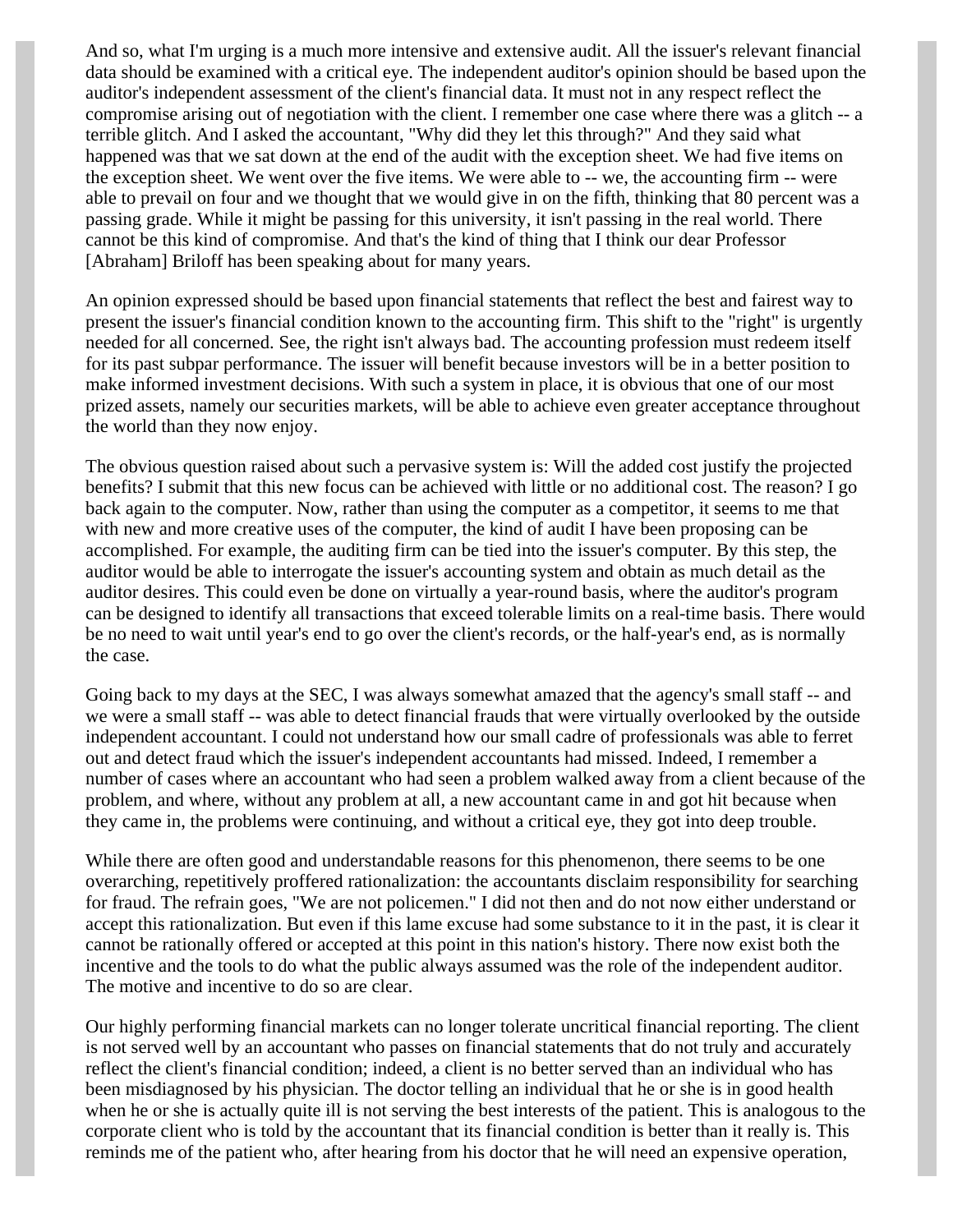asks the physician, "How much will it cost to touch up the X-rays?"

In response to the question "What is the problem with the accounting profession today?" your esteemed Emanuel Saxe Distinguished Professor Emeritus Abe Briloff recently had much to say about the profession's plight. And what it took me 20 minutes just to say, he said it in these succinct words:

We are not confronted with a liability crisis. We are instead confronted with an identity crisis. We don't know for what, to whom, and the when of our responsibility. We somehow or another straddle all kinds of fences. We are identified overly closely with management in the sense that we work with management to see how any transaction might be made to fit the generally accepted accounting principles. And reciprocally, we sometimes work with management to see how GAAP can somehow be distorted to accommodate particular transactions.

So the professor and I discussed it today. This is the so-called "shoe-horn" concept that will fit the GAAP into the transaction and the transaction into GAAR I must quote again from Professor Briloff:

In short, instead of being the historian, we are all too often actors on the scene who help to create this history. It is because society expects the auditor to be different from that, that we are confronting these problems.

And isn't it interesting that the good professor and I, in totally not talking to one another during this period, should make the same point. When I saw this the other day in the magazine, I couldn't believe it, because I had already just finished writing my piece. We had both hit the same point, and I said, it's almost unbelievable. Maybe it's right. If we get the third -- usually you need three for the hat trick, and maybe we will get our friend Eli Mason to come across with the same point -- then we'll know we're right. But I think what Professor Briloff said pretty much says it all.

What I am urging this evening is a rededication of the profession to perform its audits with the most critical eye it can muster so that when it reports on a corporate client's financial statements, they honestly, fairly, and most accurately reflect the client's financial condition. The financial statement should be tested not only by standards but also must go through a reality check. Are they realistic? The critical auditing examination must be performed in the utmost good faith by a truly independent review of the client's financial records and the results must not be based on a negotiated compromise worked out between auditor and client. The accountant must do better in ferreting out fraud and be willing to challenge instances where accounting conventions are being misapplied or manipulated to bring about or create a predetermined result. Less a standard should no longer be deemed acceptable or appropriate.

I remember years ago, there was one major company that had a reserve. And every year, at the end of the year, in order to hit their projected earnings, they would put transactions through that reserve. And I remember asking the accountant, "What happens when there are no more rabbits to pull out of the hat?" Because that's what it reminded me of. They would just go and pull it out, and the accountants were blessed, saying that that's fine.

Accounting is a great profession. Believe me, it is. I'm a part of it. It's a wonderful profession and I don't want these youngsters who are going into the profession to get too depressed. It is a great profession, and it has a lot to offer. We're talking about a question of focus. The focus, it seems to me, has got to be where everybody assumes it is where the public assumes it is: that this profession is going to perform as it is perceived, and when someone puts that stamp of certification on those financial statements, it means what it says.

#### **QUESTIONS AND ANSWERS**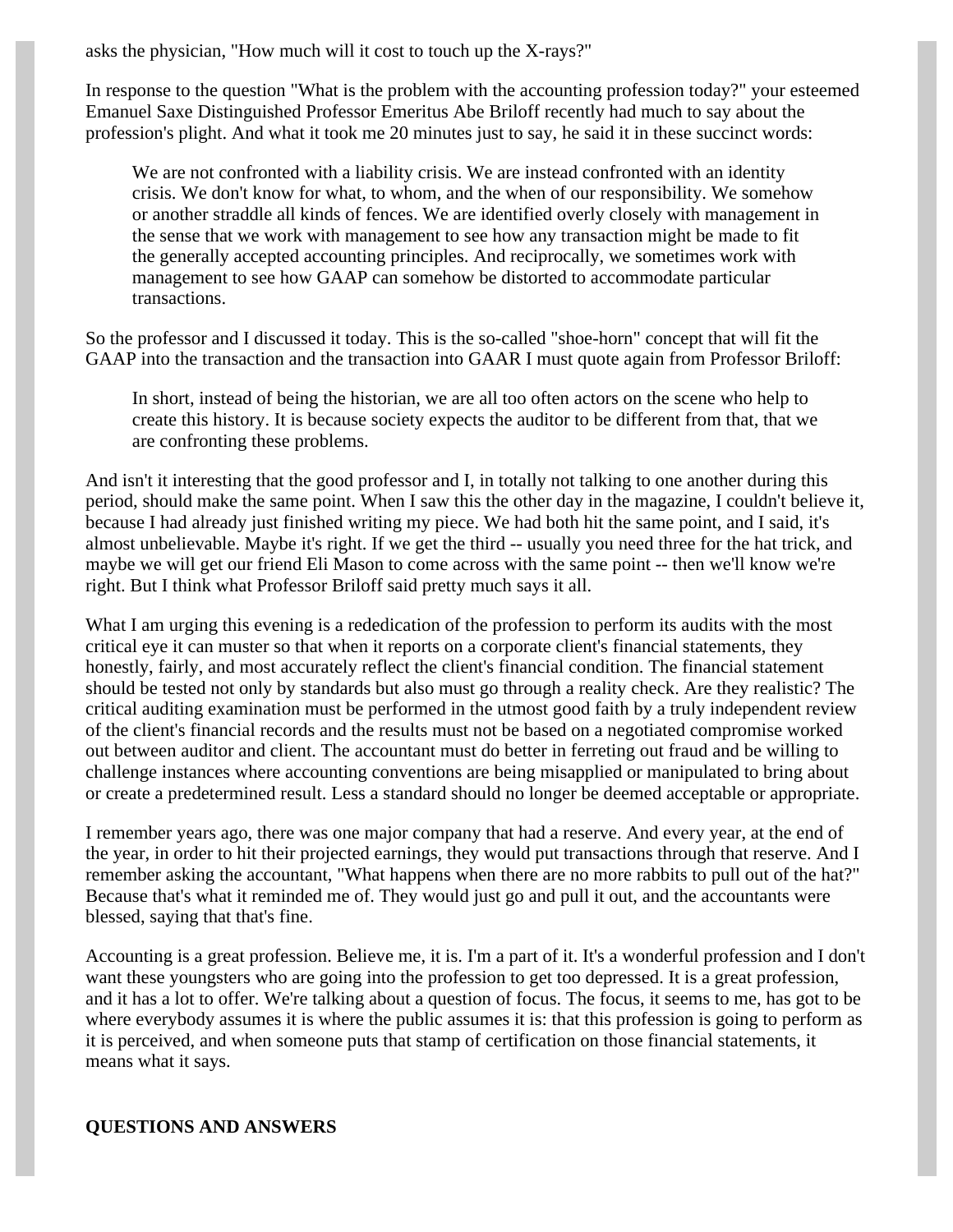#### **Question:**

If you returned to the SEC, what would your priorities be?

#### **Answer:**

Well, the SEC at this stage is facing really tremendous problems. I will tell you what I'm seeing and what would be on my agenda. One of the problems that really is going to blow up in somebody's face one of these days is the pricing practices, the market's pricing practices, on so-called "derivatives." As you know, every day when you look in the paper, the values of securities are there. And if those pricing practices are wrong, then there could be tremendous problems. And now where you have derivatives, how do you price a derivative where, for example, the derivative has mortgages that are you know not very liquid. And so that, I think, is going to be one of the big problems that the SEC must deal with.

The second thing I would have to deal with is the "lessons learned" session involving the "roaring eighties," the junk bond business and all that, to find out what went wrong and where were the oversight mechanisms at the time when all this went wrong. Why wasn't the SEC more active? What permitted this to happen when so many red flags were present?

The international area is another big area. I think what will eventually happen is there will be a worldwide SEC. Probably it will start out by a volunteer compact where three or four countries get together and have as a very simple mission the exchange of information and a system for resolving disputes that may arise, so that people buying one country's securities from within another country will have available dispute resolution and information-gathering systems. This can start up right away.

Those are the kinds of things that I think would be on my agenda. The other thing, of course, is to try to have a consolidation of the financial regulatory agencies. Regulations are too balkanized now. The agencies should be brought together so that they can be more effective. So, for banking and securities, what you would have is a financial regulatory agency and a financial enforcement agency. The regulators would set the rules; the enforcers would enforce them.

#### **Question:**

I think if you talk to many accountants, they will say, of course, we can't have an adversarial relationship with our clients. We are in a business alliance with our clients. We are the users of financial statements. Is there any answer other than fundamental change in the auditor-client relationship of the type you suggested that can possibly cure the problem and is there any hope of achieving that sort of fundamental change?

#### **Answer:**

Yes, Professor Briloff. You've been urging that for, I don't know how long. That, of course, goes to the question of independence. And I've tried to stay away from those areas. There are other real problems. The accountant who is on the job, right? And then he switches to the company, and as you know, that raises the question of independence.

Some have recommended that an accounting firm should be an accounting firm and all the other activities should be spun off. Maybe that is the answer. I do think the first thing that's got to be done is for someone to say, "What are we supposed to be doing? What have we done, and where have we failed, and what should be our focus?" Really, what Vice President [Al] Gore, in his "reinventing government" study, has been doing with government, maybe somebody could do with the profession. It ought to be easy to change. We're talking about six firms, and you could see change if those six firms would do what we are talking about.